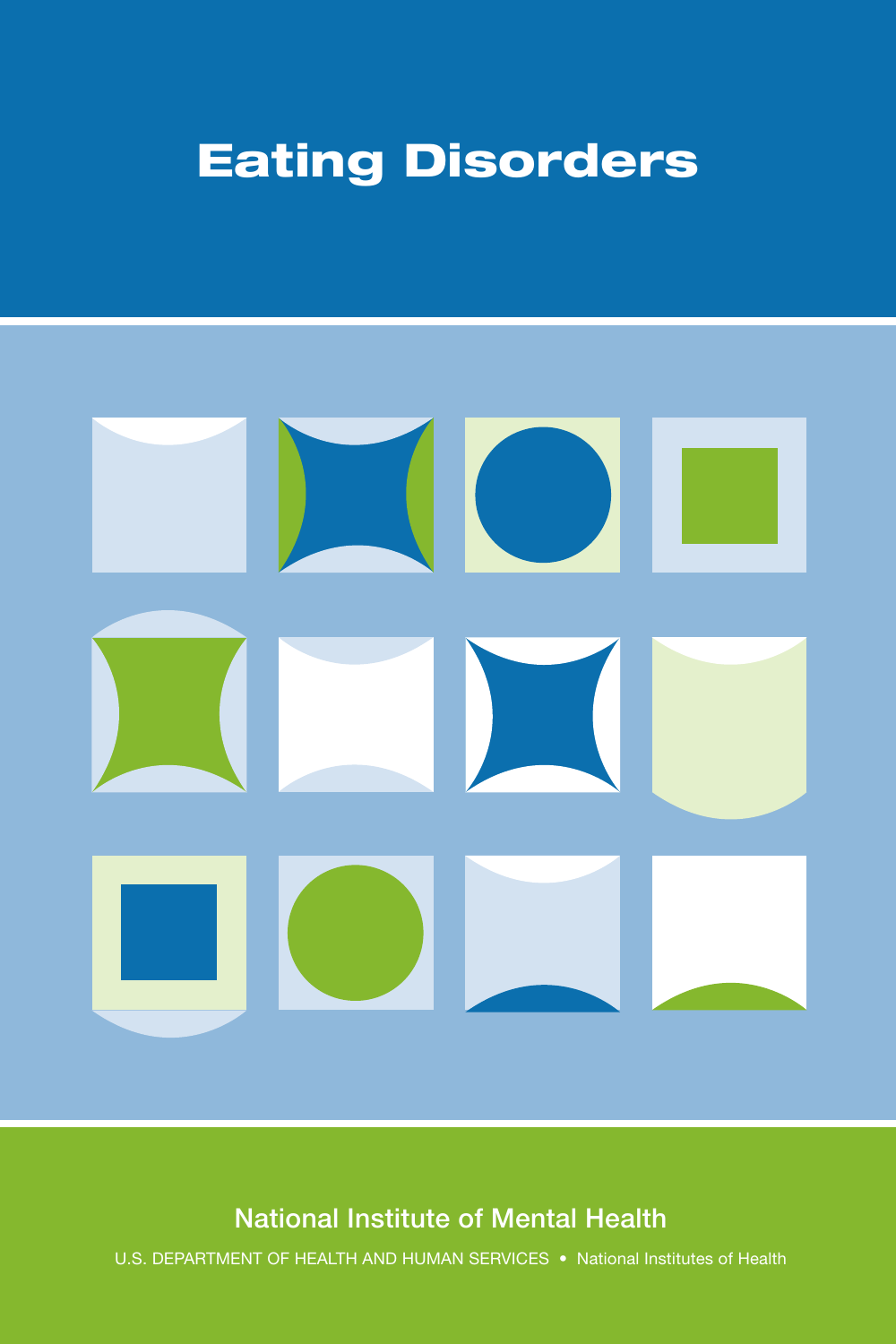

# Contents

| What are eating disorders?                                            |                     |
|-----------------------------------------------------------------------|---------------------|
| What are the different types of eating disorders? _____               | $\overline{2}$      |
| Anorexia nervosa _____                                                | $\overline{2}$      |
| Bulimia nervosa __<br>Binge-eating disorder ______                    | 3<br>$\overline{4}$ |
|                                                                       |                     |
| Treating anorexia nervosa ______                                      | $\overline{4}$      |
| Treating bulimia nervosa _____                                        | $5\phantom{1}$      |
| Treating binge-eating disorder ______                                 | $6\phantom{1}$      |
| How are males affected?_____                                          | $6\phantom{1}6$     |
| What is being done to better understand and treat eating disorders?__ | $\overline{7}$      |
| Citations ______                                                      | 8                   |
| For more information on eating disorders__                            | 10                  |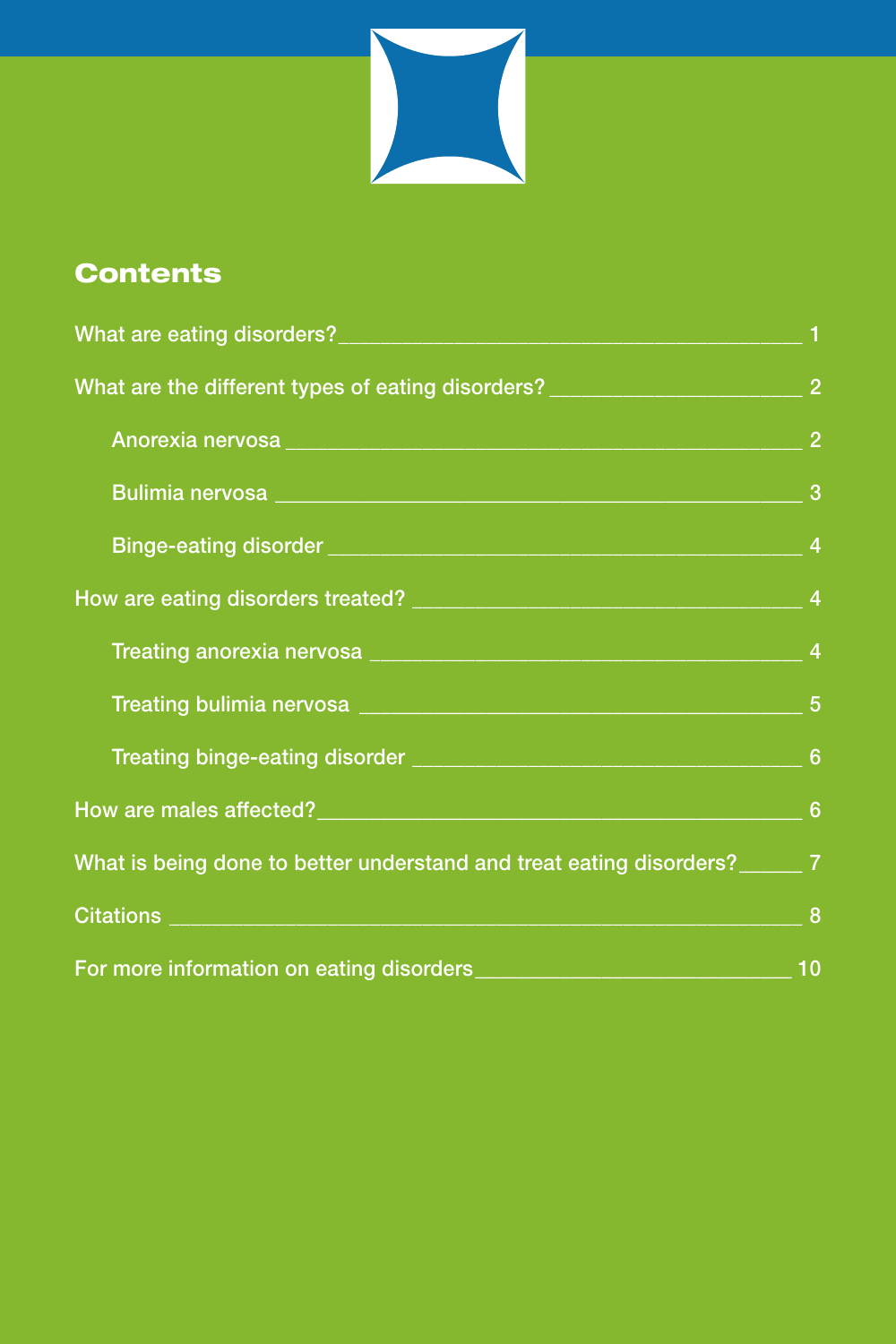## What are eating disorders?

An eating disorder is an illness that causes serious disturbances to your everyday diet, such as eating extremely small amounts of food or severely overeating. A person with an eating disorder may have started out just eating smaller or larger amounts of food, but at some point, the urge to eat less or more spiraled out of control. Severe distress or concern about body weight or shape may also characterize an eating disorder.



 Eating disorders frequently appear during the teen years or young adulthood but may also develop during childhood or later in life.<sup>1,2</sup> Common eating disorders include anorexia nervosa, bulimia nervosa, and binge-eating disorder.

 Eating disorders affect both men and women. For the latest statistics on eating disorders, see the NIMH website a[t http://www.nimh.nih.gov/statistics/index.shtml.](http://www.nimh.nih.gov/statistics/index.shtml) 

 It is unknown how many adults and children suffer with other serious, significant eating disorders, including one category of eating disorders called eating disorders not otherwise specified (EDNOS). EDNOS includes eating disorders that do not meet the criteria for anorexia or bulimia nervosa. Binge-eating disorder is a type of eating disorder called EDNOS.<sup>3</sup> EDNOS is the most common diagnosis among people who seek treatment.4

 Eating disorders are real, treatable medical illnesses. They frequently coexist with other illnesses such as depression, substance abuse, or anxiety disorders. Other symptoms, described in the next section can become life-threatening if a person does not receive treatment. People with anorexia nervosa are 18 times more likely to die early compared with people of similar age in the general population. $5$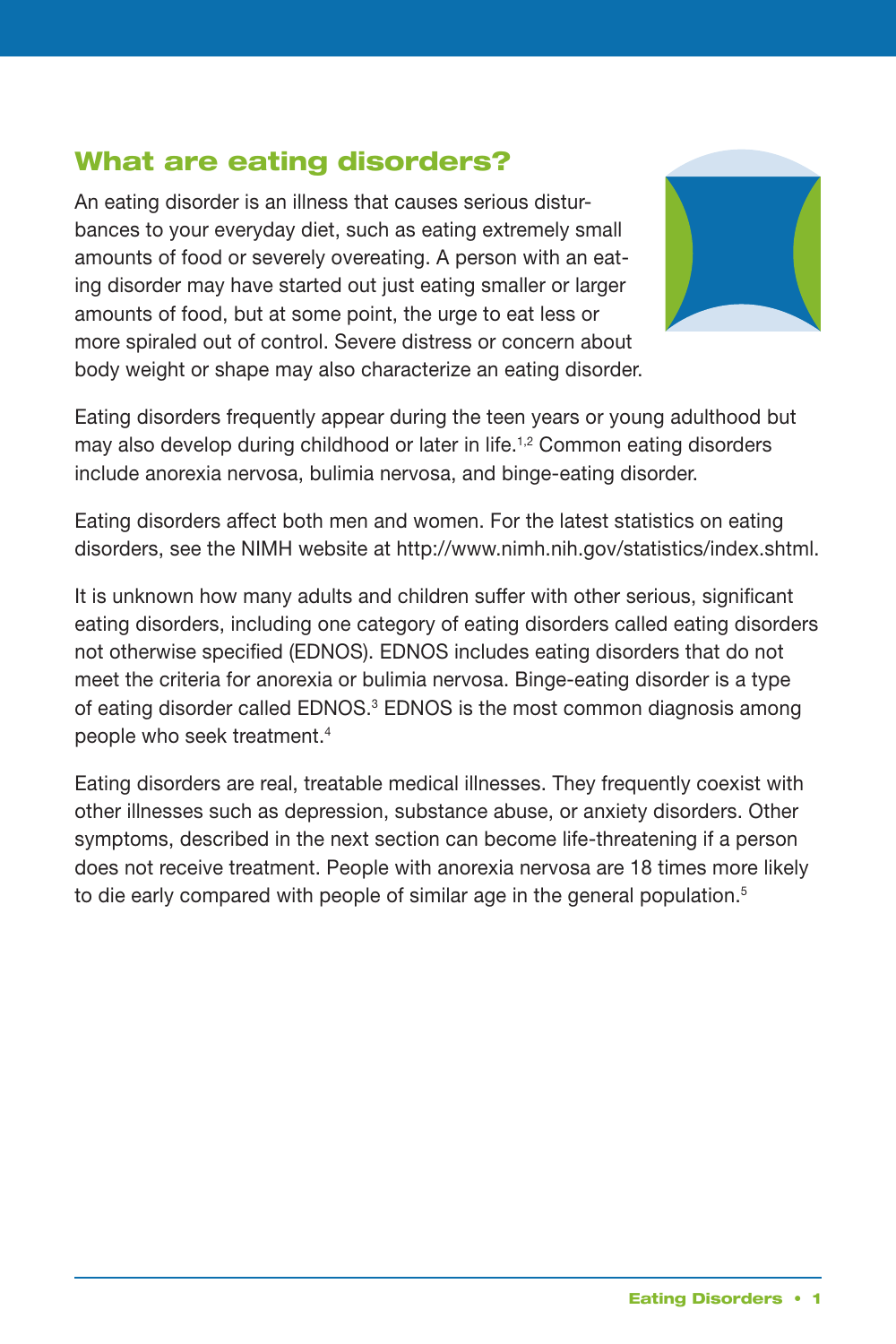## What are the different types of eating disorders?

#### **Anorexia nervosa**

Anorexia nervosa is characterized by:

- Extreme thinness (emaciation)
- **•** � A relentless pursuit of thinness and unwillingness to maintain a normal or healthy weight
- Intense fear of gaining weight
- Distorted body image, a self-esteem that is heavily influenced by perceptions of body weight and shape, or a denial of the seriousness of low body weight
- Lack of menstruation among girls and women
- Extremely restricted eating.

 Many people with anorexia nervosa see themselves as overweight, even when they are clearly underweight. Eating, food, and weight control become obsessions. People with anorexia nervosa typically weigh themselves repeatedly, portion food carefully, and eat very small quantities of only certain foods. Some people with anorexia nervosa may also engage in binge-eating followed by extreme dieting, excessive exercise, self-induced vomiting, and/or misuse of laxatives, diuretics, or enemas.

 Some who have anorexia nervosa recover with treatment after only one episode. Others get well but have relapses. Still others have a more chronic, or long-lasting, form of anorexia nervosa, in which their health declines as they battle the illness.

Other symptoms may develop over time, including:<sup>6,7</sup>

- Thinning of the bones (osteopenia or osteoporosis)
- **•** � Brittle hair and nails
- Dry and yellowish skin
- Growth of fine hair all over the body (lanugo)
- Mild anemia and muscle wasting and weakness
- Severe constipation
- Low blood pressure, slowed breathing and pulse

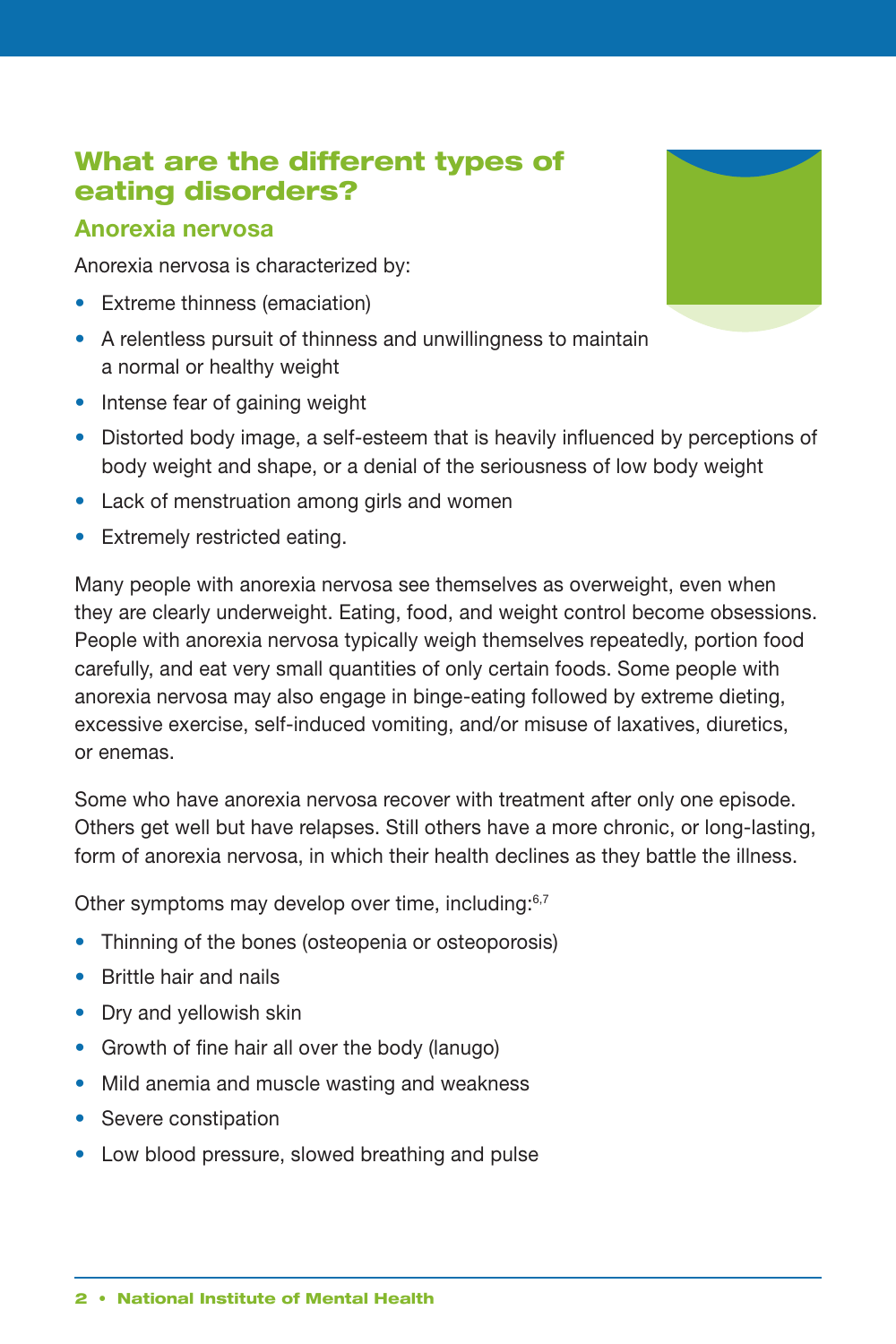- Damage to the structure and function of the heart
- **•** � Brain damage
- Multiorgan failure
- **•** Drop in internal body temperature, causing a person to feel cold all the time
- **•** � Lethargy, sluggishness, or feeling tired all the time
- Infertility.

### **Bulimia nervosa**

 Bulimia nervosa is characterized by recurrent and frequent episodes of eating unusually large amounts of food and feeling a lack of control over these episodes. This binge-eating is followed by behavior that compensates for the overeating such as forced vomiting, excessive use of laxatives or diuretics, fasting, excessive exercise, or a combination of these behaviors.

 Unlike anorexia nervosa, people with bulimia nervosa usually maintain what is considered a healthy or normal weight, while some are slightly overweight. But like people with anorexia nervosa, they often fear gaining weight, want desperately to lose weight, and are intensely unhappy with their body size and shape. Usually, bulimic behavior is done secretly because it is often accompanied by feelings of disgust or shame. The binge-eating and purging cycle happens anywhere from several times a week to many times a day.

Other symptoms include:<sup>7,8</sup>

- **•** Chronically inflamed and sore throat
- Swollen salivary glands in the neck and jaw area
- Worn tooth enamel, increasingly sensitive and decaying teeth as a result of exposure to stomach acid
- Acid reflux disorder and other gastrointestinal problems
- **•** Intestinal distress and irritation from laxative abuse
- **•** Severe dehydration from purging of fluids
- **•** Electrolyte imbalance (too low or too high levels of sodium, calcium, potassium and other minerals) which can lead to heart attack.

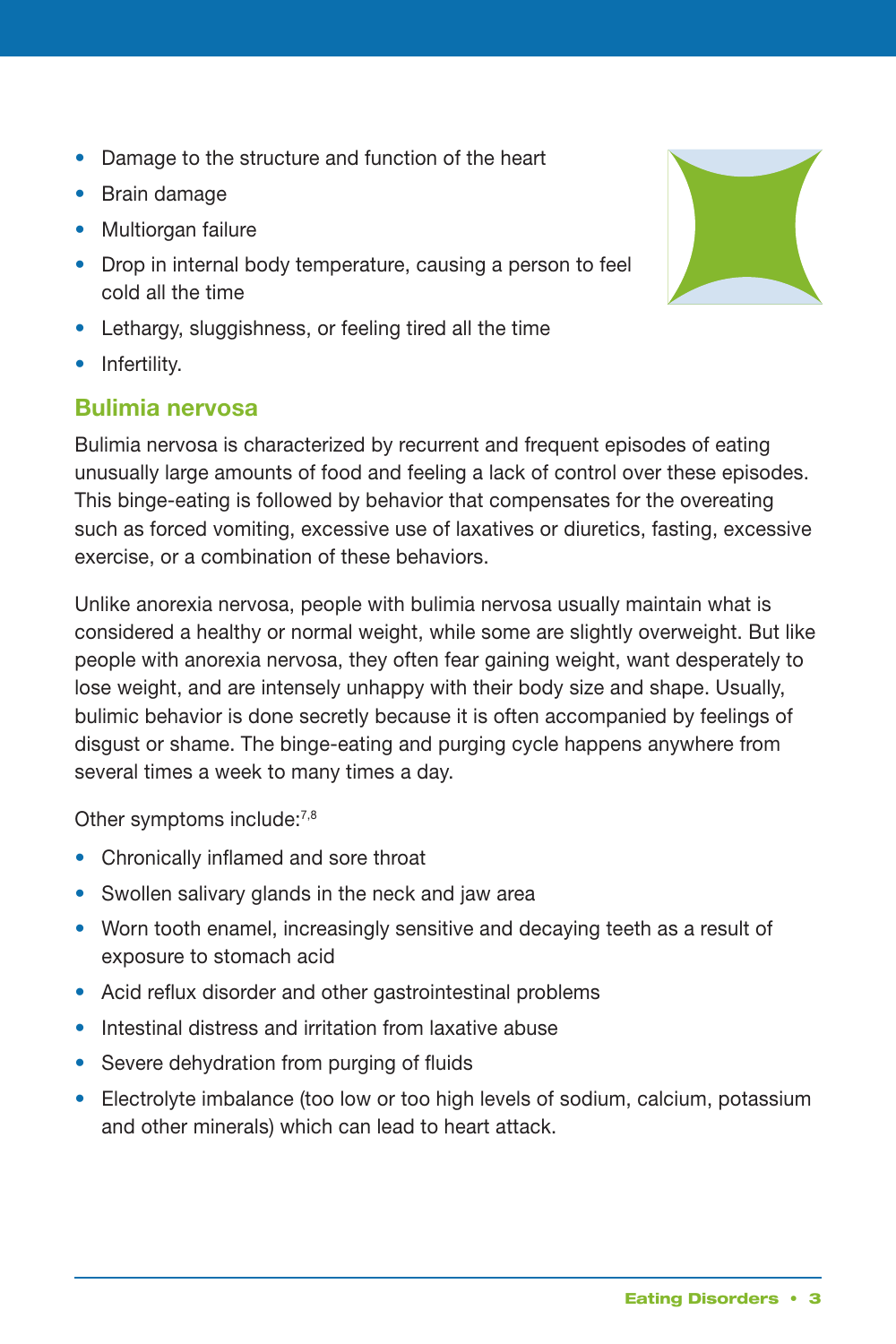## **Binge-eating disorder**

With binge-eating disorder a person loses control over his or her eating. Unlike bulimia nervosa, periods of binge-eating are not followed by purging, excessive exercise, or fasting. As a result, people with binge-eating disorder often are overweight or obese. People with binge-eating disorder who are obese are at higher risk for developing cardiovascular disease and high blood pressure.<sup>9</sup> They also experience guilt, shame, and distress about their binge-eating, which can lead to more binge-eating.

## How are eating disorders treated?

Adequate nutrition, reducing excessive exercise, and stopping purging behaviors are the foundations of treatment. Specific forms of psychotherapy, or talk therapy, and medication are effective for many eating disorders. However, in more chronic cases, specific treatments have not yet been identified. Treatment plans often are tailored to individual needs and may include one or more of the following:



- **•** Individual, group, and/or family psychotherapy
- **•** Medical care and monitoring
- **•** Nutritional counseling
- **•** Medications.

Some patients may also need to be hospitalized to treat problems caused by malnutrition or to ensure they eat enough if they are very underweight.

#### **Treating anorexia nervosa**

Treating anorexia nervosa involves three components:

- **•** Restoring the person to a healthy weight
- **•** Treating the psychological issues related to the eating disorder
- **•** Reducing or eliminating behaviors or thoughts that lead to insufficient eating and preventing relapse.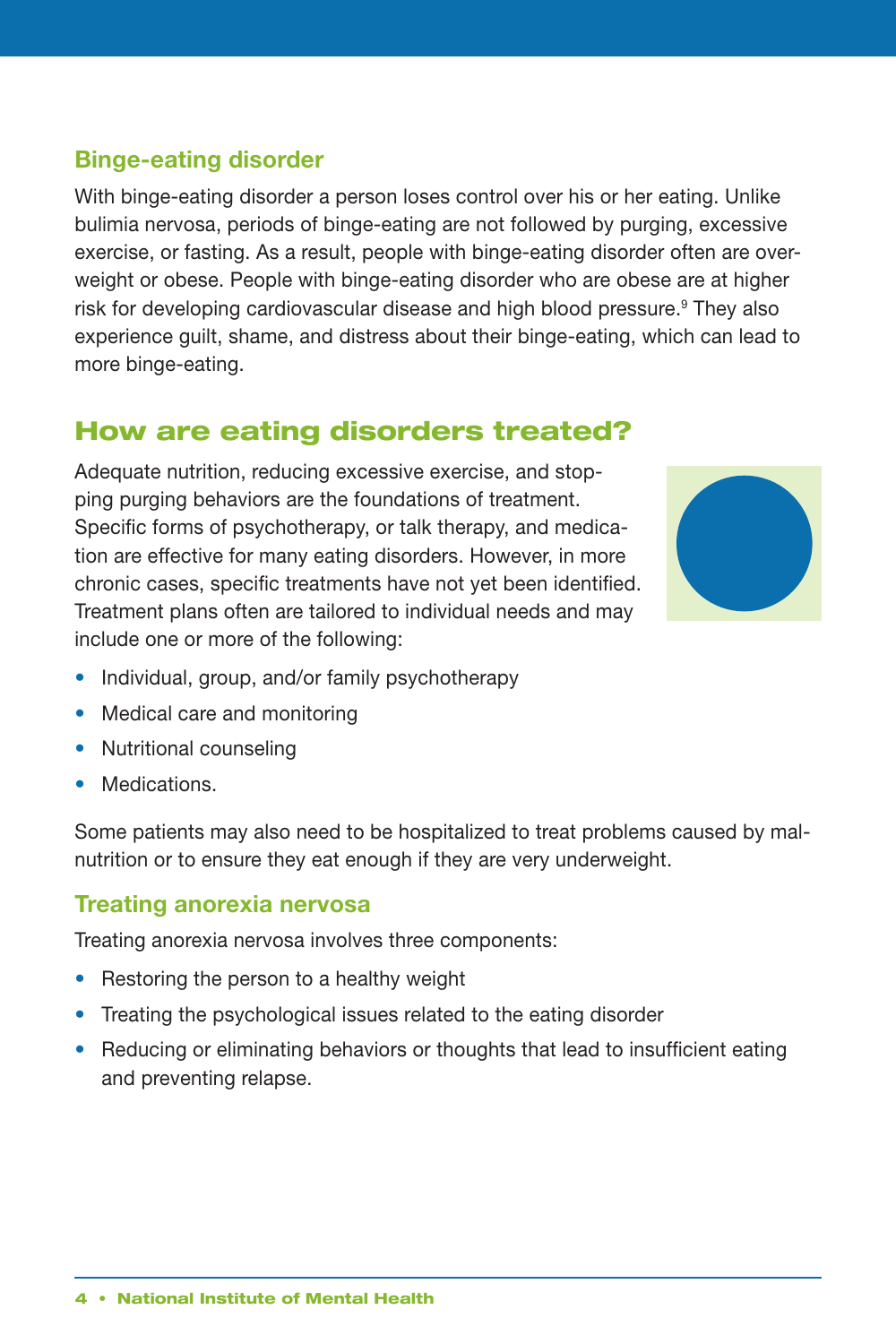Some research suggests that the use of medications, such as antidepressants, antipsychotics, or mood stabilizers, may be modestly effective in treating patients with anorexia nervosa. These medications may help resolve mood and anxiety symp- toms that often occur along with anorexia nervosa. It is not clear whether antidepressants can prevent some weight-restored patients with anorexia nervosa from relapsing.<sup>10</sup> Although research is still ongoing, no medication yet has shown to be effective in helping someone gain weight to reach a normal level.<sup>11</sup>

 Different forms of psychotherapy, including individual, group, and family-based, can help address the psychological reasons for the illness. In a therapy called the Maudsley approach, parents of adolescents with anorexia nervosa assume responsibility for feeding their child. This approach appears to be very effective in helping people gain weight and improve eating habits and moods.<sup>12,13</sup> Shown to be effective in case studies and clinical trials,<sup>14</sup> the Maudsley approach is discussed in some guidelines and studies for treating eating disorders in younger, nonchronic patients.11,12,15-18

 Other research has found that a combined approach of medical attention and sup- portive psychotherapy designed specifically for anorexia nervosa patients is more effective than psychotherapy alone.<sup>19</sup> The effectiveness of a treatment depends on the person involved and his or her situation. Unfortunately, no specific psychotherapy appears to be consistently effective for treating adults with anorexia nervosa.<sup>20</sup> However, research into new treatment and prevention approaches is showing some promise. One study suggests that an online intervention program may prevent some at-risk women from developing an eating disorder.<sup>21</sup> Also, specialized treatment of anorexia nervosa may help reduce the risk of death. $^{22}$ 

#### **Treating bulimia nervosa**

 As with anorexia nervosa, treatment for bulimia nervosa often involves a com- bination of options and depends upon the needs of the individual. To reduce or eliminate binge-eating and purging behaviors, a patient may undergo nutritional counseling and psychotherapy, especially cognitive behavioral therapy (CBT), or be prescribed medication. CBT helps a person focus on his or her current prob- lems and how to solve them. The therapist helps the patient learn how to identify distorted or unhelpful thinking patterns, recognize, and change inaccurate beliefs, relate to others in more positive ways, and change behaviors accordingly.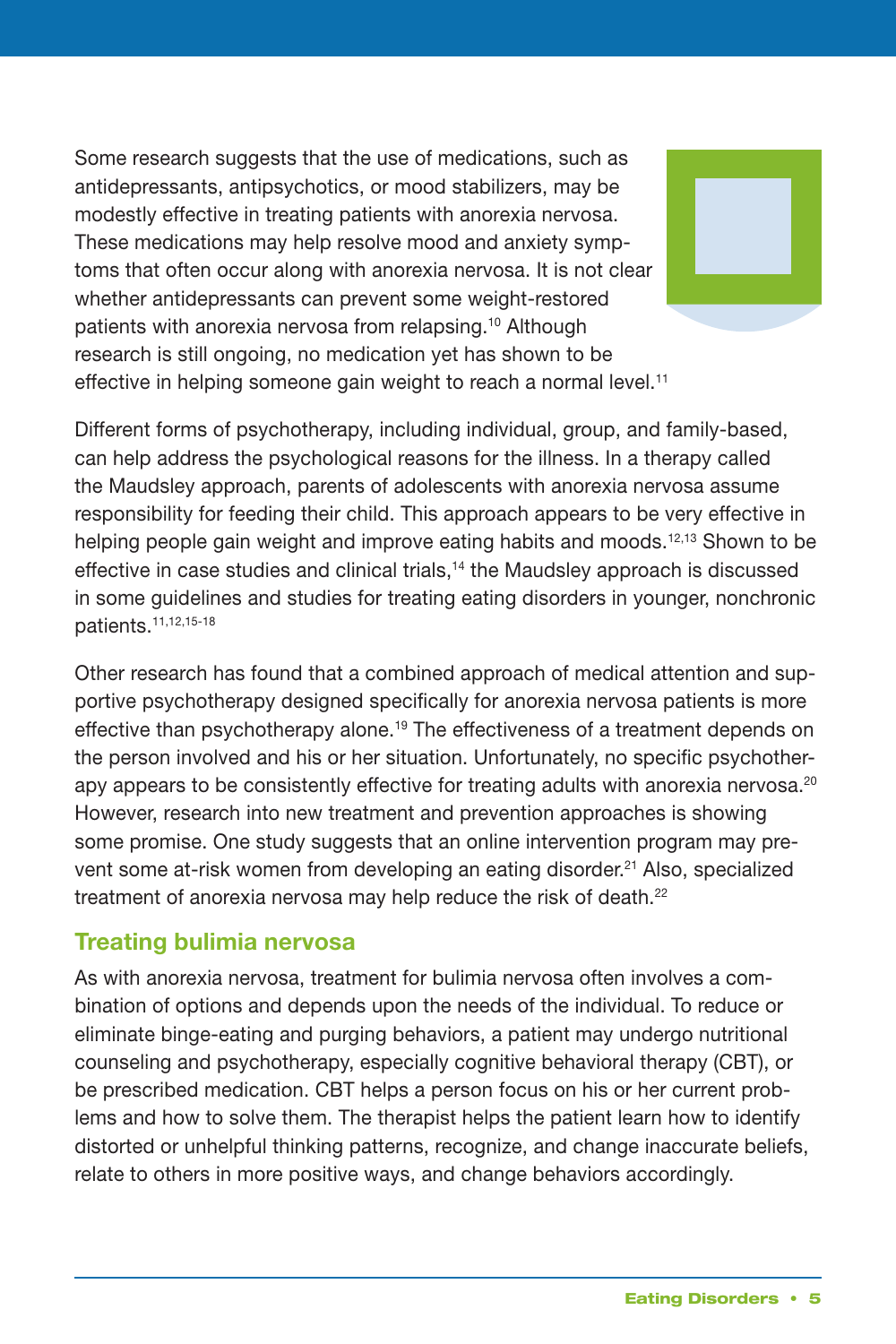CBT that is tailored to treat bulimia nervosa is effective in changing binge-eating and purging behaviors and eating attitudes.<sup>23</sup> Therapy may be individual or group-based.

 Some antidepressants, such as fluox- etine (Prozac), which is the only medica- tion approved by the U.S. Food and Drug Administration (FDA) for treating bulimia nervosa, may help patients who also have depression or anxiety. Fluoxetine also appears to help reduce binge-eating and purging behaviors, reduce the chance of relapse, and improve eating attitudes.<sup>24</sup>

## **Treating binge-eating disorder**

 Treatment options for binge-eating disorder are similar to those used to treat bulimia nervosa. Psychotherapy, especially CBT that is tailored to the individual, has been shown to be effective.<sup>23</sup> Again, this type of therapy can be offered in an individual or group environment.

#### **FDA Warnings on Antidepressants**

 Antidepressants are safe and popular, but some studies have suggested that they may have unintentional effects on some people, especially in adolescents and young adults. The FDA warning says that patients of all ages taking antidepressants should be watched closely, especially during the first few weeks of treatment. Possible side effects to look for are depression that gets worse, suicidal thinking or behavior, or any unusual changes in behavior such as trouble sleeping, agitation, or withdrawal from normal social situations. Families and caregivers should report any changes to the doctor. For the latest information visit the FDA website at [http://www.fda.gov.](http://www.fda.gov) 

 Fluoxetine and other antidepressants may reduce binge-eating episodes and help lessen depression in some patients.<sup>25</sup>

# How are males affected?

 Like females who have eating disorders, males also have a distorted sense of body image. For some, their symptoms are similar to those seen in females. Others may have muscle dysmorphia, a type of disorder that is characterized by an extreme concern with becoming more muscular.<sup>26</sup> Unlike girls with eating disorders, who mostly want to lose weight, some boys with muscle dysmorphia see themselves as smaller than they really are and want to gain weight or bulk up. Men and boys are more likely to use steroids or other dangerous drugs to increase muscle mass. $^{26}$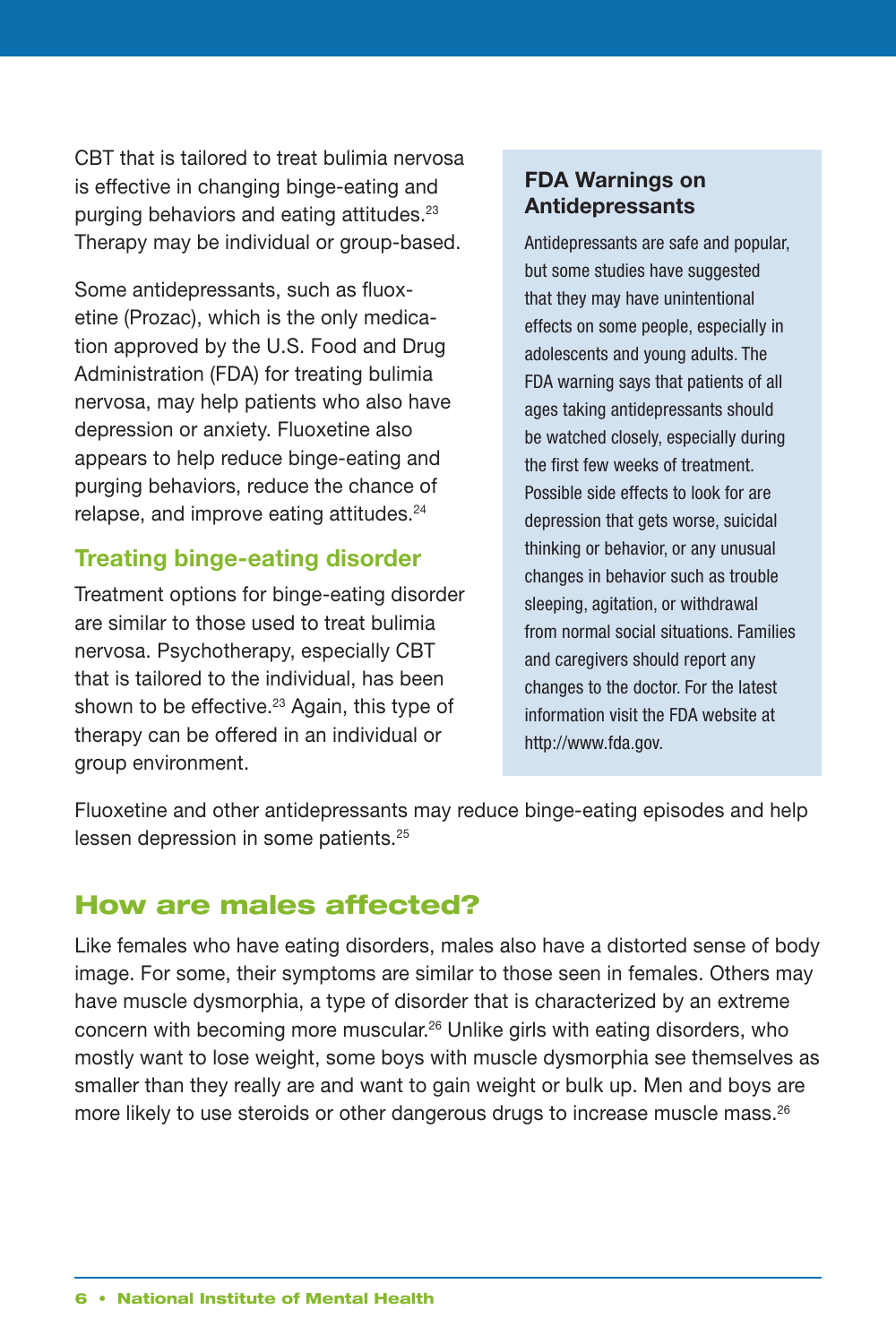Although males with eating disorders exhibit the same signs and symptoms as females, they are less likely to be diagnosed with what is often considered a female disorder.<sup>27</sup> More research is needed to understand the unique features of these disorders among males.



## What is being done to better understand and treat eating disorders?

 Researchers are finding that eating disorders are caused by a complex interac- tion of genetic, biological, behavioral, psychological, and social factors. But many questions still need answers. Researchers are using the latest in technology and science to better understand eating disorders.

 One approach involves the study of human genes. Researchers are studying vari- ous combinations of genes to determine if any DNA variations are linked to the risk of developing eating disorders.

 Neuroimaging studies are also providing a better understanding of eating disorders and possible treatments. One study showed different patterns of brain activ- ity between women with bulimia nervosa and healthy women. Using functional magnetic resonance imaging (fMRI), researchers were able to see the differences in brain activity while the women performed a task that involved self-regulation (a task that requires overcoming an automatic or impulsive response).<sup>28</sup>

 Psychotherapy interventions are also being studied. One such study of adoles- cents found that more adolescents with bulimia nervosa recovered after receiving Maudsley model family-based treatment than those receiving supportive psychotherapy, that did not specifically address the eating disorder.<sup>29</sup>

 Researchers are studying questions about behavior, genetics, and brain function to better understand risk factors, identify biological markers, and develop specific psychotherapies and medications that can target areas in the brain that control eating behavior. Neuroimaging and genetic studies may provide clues for how each person may respond to specific treatments for these medical illnesses.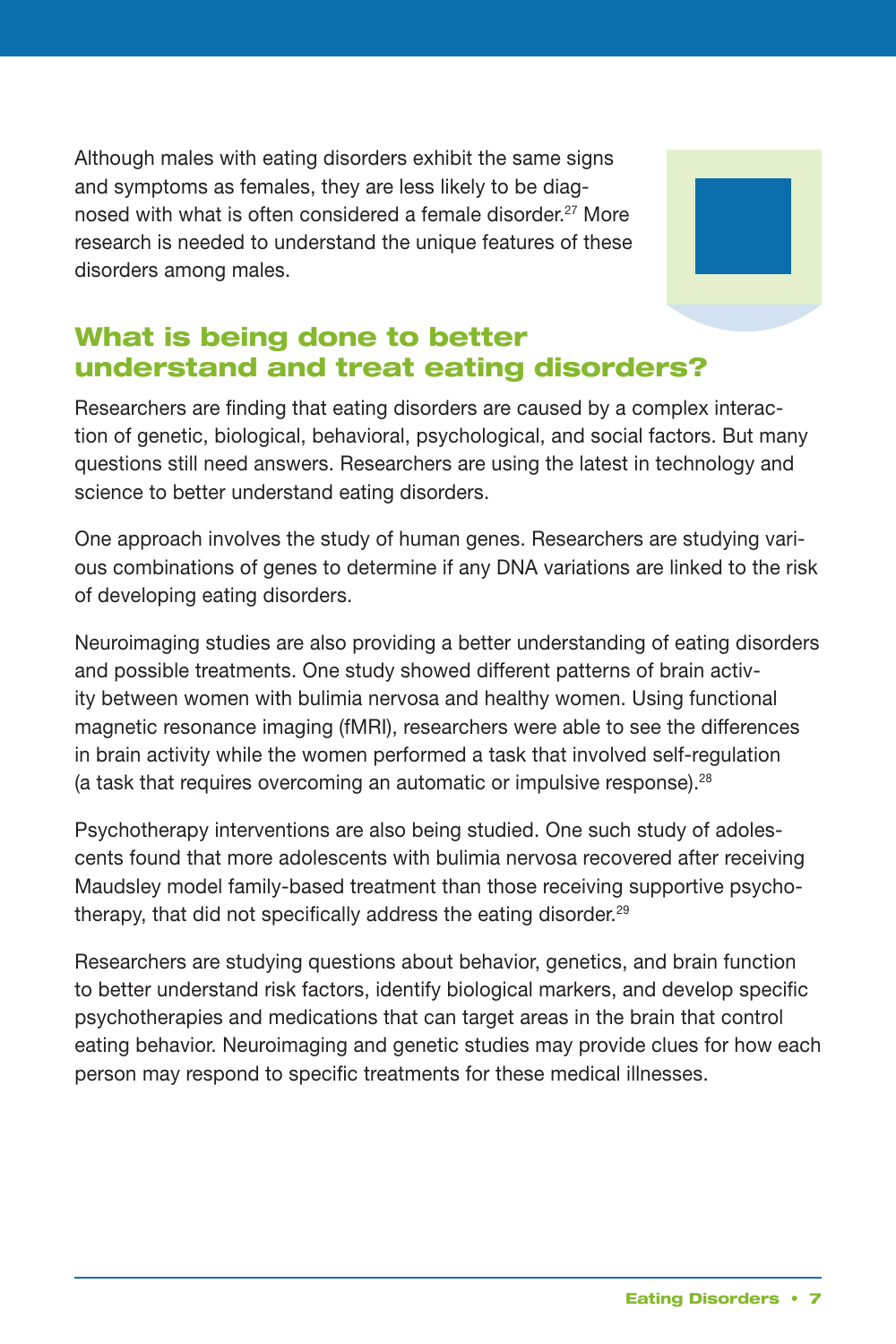## **Citations**

- 1. Becker AE, Grinspoon SK, Klibanski A, Herzog DB. Eating disorders. *New England Journal of Medicine*, 1999; 340(14):1092-1098.
- the past ten years. *Journal of the American Academy of Child and Adolescent Psychiatry*, 1998; 2. Steiner H, Lock J. Anorexia nervosa and bulimia nervosa in children and adolescents: a review of 37:352–359.
- 3. American Psychiatric Association. *Diagnostic and Statistical Manual of Mental Disorders, fourth edition (DSM-IV)*. Washington, DC: American Psychiatric Press, 1994.
- of eating disorder NOS: implications for DSM-V. *Behaviour Research and Therapy*, 2007; 4. Fairburn CG, Cooper Z, Bohn K, O'Connor ME, Doll HA, Palmer RL. The severity and status 45(8):1705–1715.
- 5. Steinhausen HC. Outcomes of eating disorders. *Child and Adolescent Psychiatric Clinics of North America*, 2008; 18:225–242.
- *International Journal of Eating Disorders*, 2005; 37:S68–S71. 6. Wonderlich SA, Lilenfield LR, Riso LP, Engel S, Mitchell JE. Personality and anorexia nervosa.
- 7. American Psychiatric Association (APA). Let's Talk Facts About Eating Disorders. 2005. Available online at http://www.healthyminds.org/Document-Library/Brochure-Library/Eating-Disorders.aspx.
- 8. Lasater L, Mehler P. Medical complications of bulimia nervosa. *Eating Behavior*, 2001; 2:279–292.
- 9. National Institutes of Health National Heart Lung and Blood Institute. Why obesity is a health problem. http://www.nhlbi.nih.gov/health/public/heart/obesity/wecan/healthy-weight-basics/ obesity.htm. Accessed on May 3, 2010.
- controlled trial. *Journal of the American Medical Association*, 2006; 295(22): 2605–2612. 10. Walsh BT, Kaplan AS, Attia E, Olmsted M, Parides M, Carter JC, Pike KM, Devlin MJ, Woodside B. Roberto CA, Rockert W. Fluoxetine after weight restoration in anorexia nervosa: a randomized
- 11. Agency for Healthcare Research and Quality (AHRQ), Management of Eating Disorders, Evidence Report/Technology Assessment, Number 135, 2006. AHRQ publication number 06-E010, www.ahrq.gov.
- *Child Psychology and Psychiatry*, 2000; 1:727–736. 12. Eisler I, Dare C, Hodes M, Russell G, Dodge E, and Le Grange D. Family therapy for adolescent anorexia nervosa: the results of a controlled comparison of two family interventions. *Journal of*
- 13. Lock J, Le Grange D, Agras WS, Dare C. *Treatment Manual for Anorexia Nervosa: A Family-based Approach*. New York: Guilford Press. 2001.
- bulimia nervosa. *Archives of General Psychiatry*, 1987; 44:1047–1056. 14. Russell GF, Szmuckler GI, Dare C, Eisler I. An evaluation of family therapy in anorexia nervosa and
- for adolescent anorexia nervosa. *Journal of the American Academy of Child and Adolescent* 15. Lock J, Agras WS, Bryson S, Kraemer HC. A comparison of short-and long-term family therapy *Psychiatry*, 2005; 44:632–639.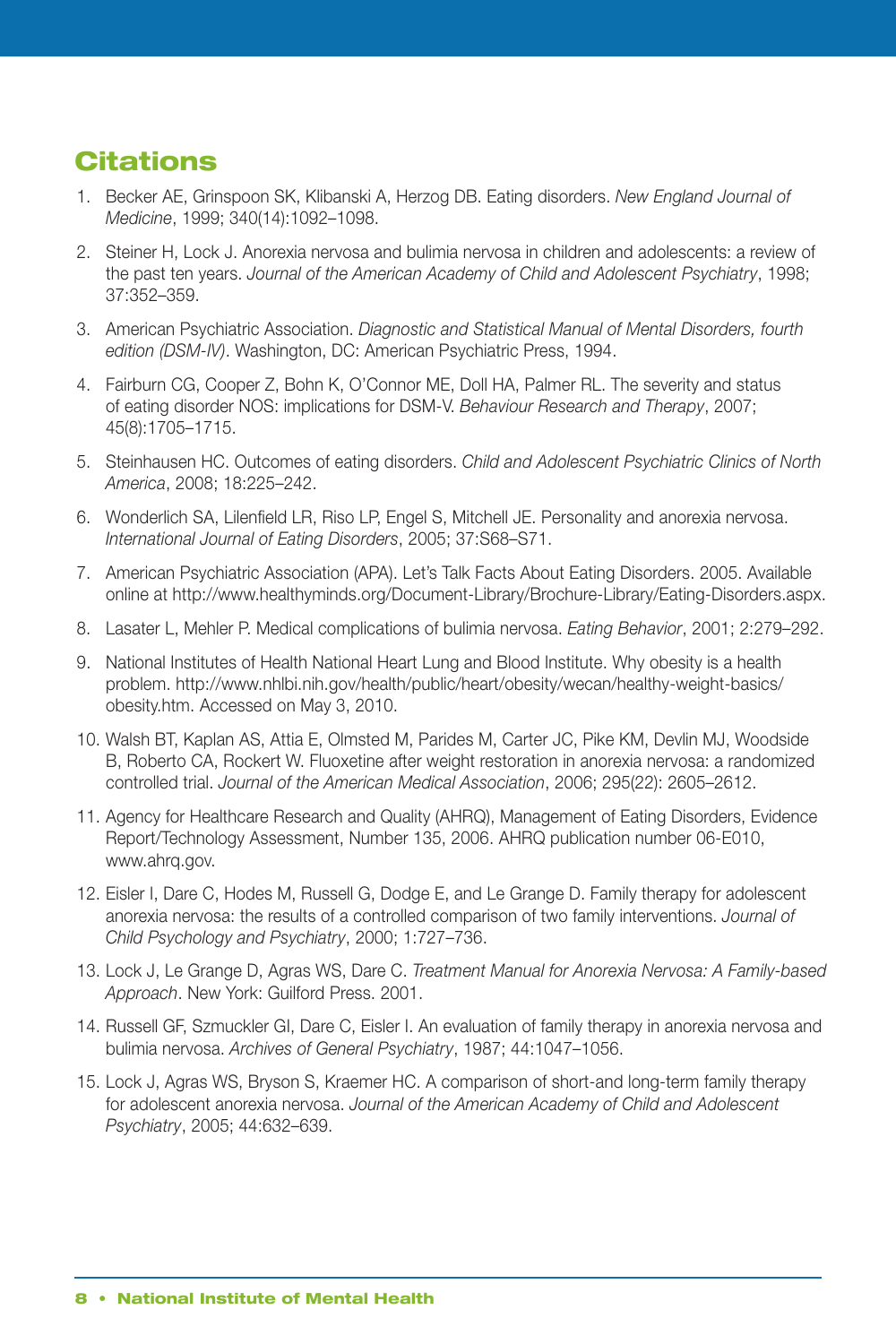- nervosa treated with family therapy. *Journal of the American Academy of Child and Adolescent* 16. Lock J, Couturier J, Agras WS. Comparison of long-term outcomes in adolescents with anorexia *Psychiatry*, 2006; 45:666–672.
- 17. National Institute for Clinical Excellence (NICE). *Core interventions in the treatment and management of anorexia nervosa, bulimia nervosa, and binge eating disorder*. London: British Psychological Society. 2004.
- therapy in adolescent anorexia nervosa: a five-year follow-up. *Journal of Child Psychology and* 18. Eisler I, Simic M, Russell G, Dare C. A randomized controlled treatment trial of two forms of family *Psychiatry*, 2007; 48(6):552–560.
- Three psychotherapies for anorexia nervosa: a randomized controlled trial. *The American Journal* 19. McIntosh VV, Jordan J, Carter FA, Luty SE, McKenzie JM, Bulik CM, Frampton CM, Joyce PR, *of Psychiatry*, 2005; 162:741–747.
- *Archives of General Psychiatry*, 2005; 62:776–781. 20. Halmi CA, Agras WS, Crow S, Mitchell J, Wilson GT, Bryson S, Kraemer HC. Predictors of treatment acceptance and completion in anorexia nervosa: implications for future study designs.
- AJ, Wilfley DE. Prevention of eating disorders in at-risk college-age women. Archives of General 21. Taylor CB, Bryson S, Luce KH, Cunning D, Doyle AC, Abascal LB, Rockwell R, Dev P, Winzelberg *Psychiatry*, 2006; 63(8):881–888.
- a comparison of two Swedish national cohorts of female inpatients. *American Journal of* 22. Lindblad F, Lindberg L, Hjern A. Improved survival in adolescent patients with anorexia nervosa: *Psychiatry*, 2006; 163(8):1433–1435.
- 23. Wilson GT and Shafran R. Eating disorders guidelines from NICE. *Lancet*, 2005; 365:79–81.
- *Journal of Psychiatry*, 2002; 151(9):96–102. 24. Romano SJ, Halmi KJ, Sarkar NP, Koke SC, Lee JS. A placebo-controlled study of fluoxetine in continued treatment of bulimia nervosa after successful acute fluoxetine treatment. *American*
- randomized trial of fluoxetine in the treatment of binge-eating disorder. *Journal of Clinical* 25. Arnold LM, McElroy SL, Hudson JI, Wegele JA, Bennet AJ, Kreck PE Jr. A placebo-controlled *Psychiatry*, 2002; 63:1028–1033.
- 26. Pope HG, Gruber AJ, Choi P, Olivardi R, Phillips KA. Muscle dysmorphia: an underrecognized form of body dysmorphic disorder. Psychosomatics, 1997; 38:548-557.
- *Disorders with Facts, Advice and Resources*. Phoenix, AZ: Oryx Press, 1992; 20–28. 27. Anderson, AE. Eating disorders in males: critical questions. In R Lemberg (ed), *Controlling Eating*
- *Archives of General Psychiatry*. 2009; 66(1):51–63. 28. Marsh R, Steinglass JE, Gerber AJ, Graziano O'Leary K, Wang Z, Murphy D, Walsh BT, Peterson BS. Deficient activity in the neural systems that mediate self-regulatory control in bulimia nervosa.
- *of General Psychiatry*. 2007; 64(9):1049–1056. 29. Le Grange D, Crosby RD, Rathouz PJ, Leventhal BL. A randomized controlled comparison of family-based treatment and supportive psychotherapy for adolescent bulimia nervosa. Archives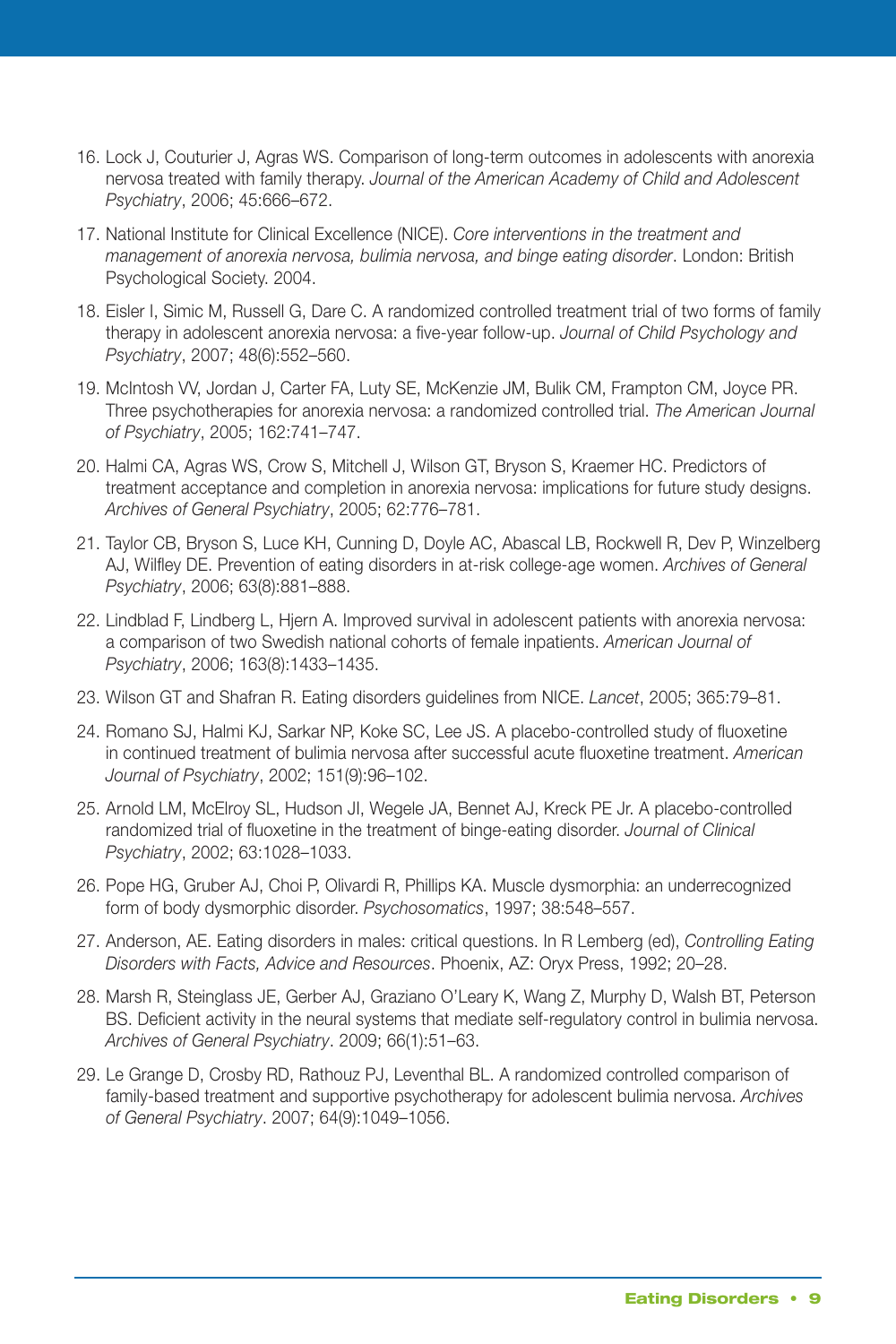## For more information on eating disorders

Visit the National Library of Medicine's:

MedlinePlus:

**<http://medlineplus.gov>**

En Español: **<http://medlineplus.gov/spanish>**

 For information on clinical trials for eating disorders: **<http://www.nimh.nih.gov/health/trials/index.shtml>**

 National Library of Medicine Clinical Trials Database: **<http://www.clinicaltrials.gov>**

 Clinical trials at NIMH in Bethesda, MD: **<http://patientinfo.nimh.nih.gov>**

 Information from NIMH is available in multiple formats. You can browse online, download documents in PDF, and order materials through the mail. Check the NIMH website for the latest information on this topic and to order publications at **<http://www.nimh.nih.gov>**.

 If you do not have Internet access please contact the NIMH Information Resource Center at the numbers listed below.

#### **National Institute of Mental Health**

 Science Writing, Press & Dissemination Branch 6001 Executive Boulevard Room 8184, MSC 9663 Bethesda, MD 20892-9663 1-866-615-NIMH (6464) toll-free Phone: 301-443-4513 or TTY: 301-443-8431 or 1-866-415-8051 toll-free FAX: 301-443-4279 E-mail: **[nimhinfo@nih.gov](mailto:nimhinfo@nih.gov)**  Website: **<http://www.nimh.nih.gov>**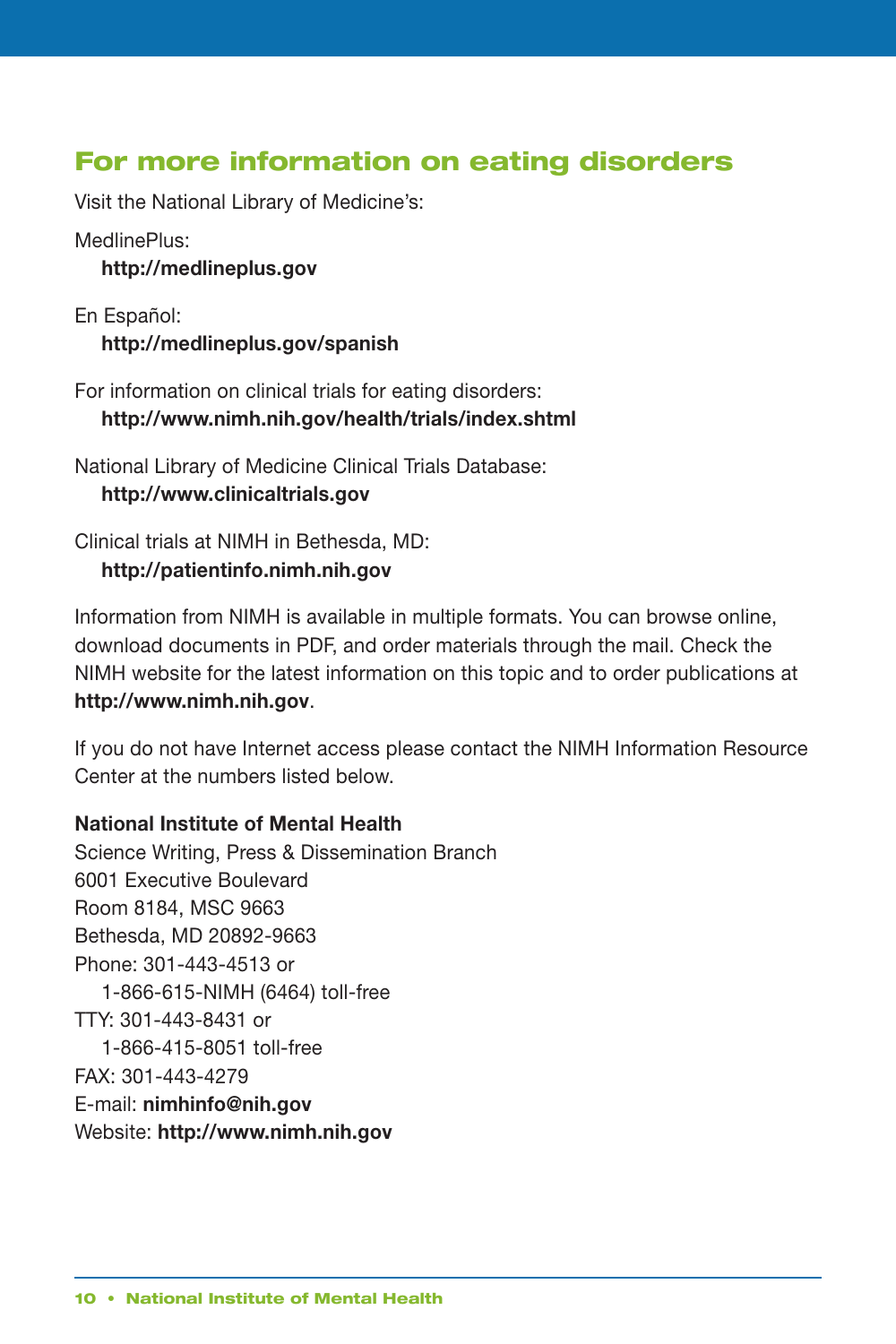#### **Reprints**

This publication is in the public domain and may be reproduced or copied without permission from NIMH. We encourage you to reproduce it and use it in your efforts to improve public health. Citation of the National Institute of Mental Health as a source is appreciated. However, using government materials inappropriately can raise legal or ethical concerns, so we ask you to use these guidelines:

- NIMH does not endorse or recommend any commercial products, processes, or services, and our publications may not be used for advertising or endorsement purposes.
- NIMH does not provide specific medical advice or treatment recommendations or referrals; our materials may not be used in a manner that has the appearance of such information.
- NIMH requests that non-Federal organizations not alter our publications in ways that will jeopardize the integrity and "brand" when using the publication.
- Addition of non -Federal Government logos and website links may not have the appearance of NIMH endorsement of any specific commercial products or services or medical treatments or services.

If you have questions regarding these guidelines and use of NIMH publications, please contact the NIMH Information Resource Center at 1 -866 -615 -6464 or e-mail at [nimhinfo@nih.gov.](mailto:nimhinfo@nih.gov)